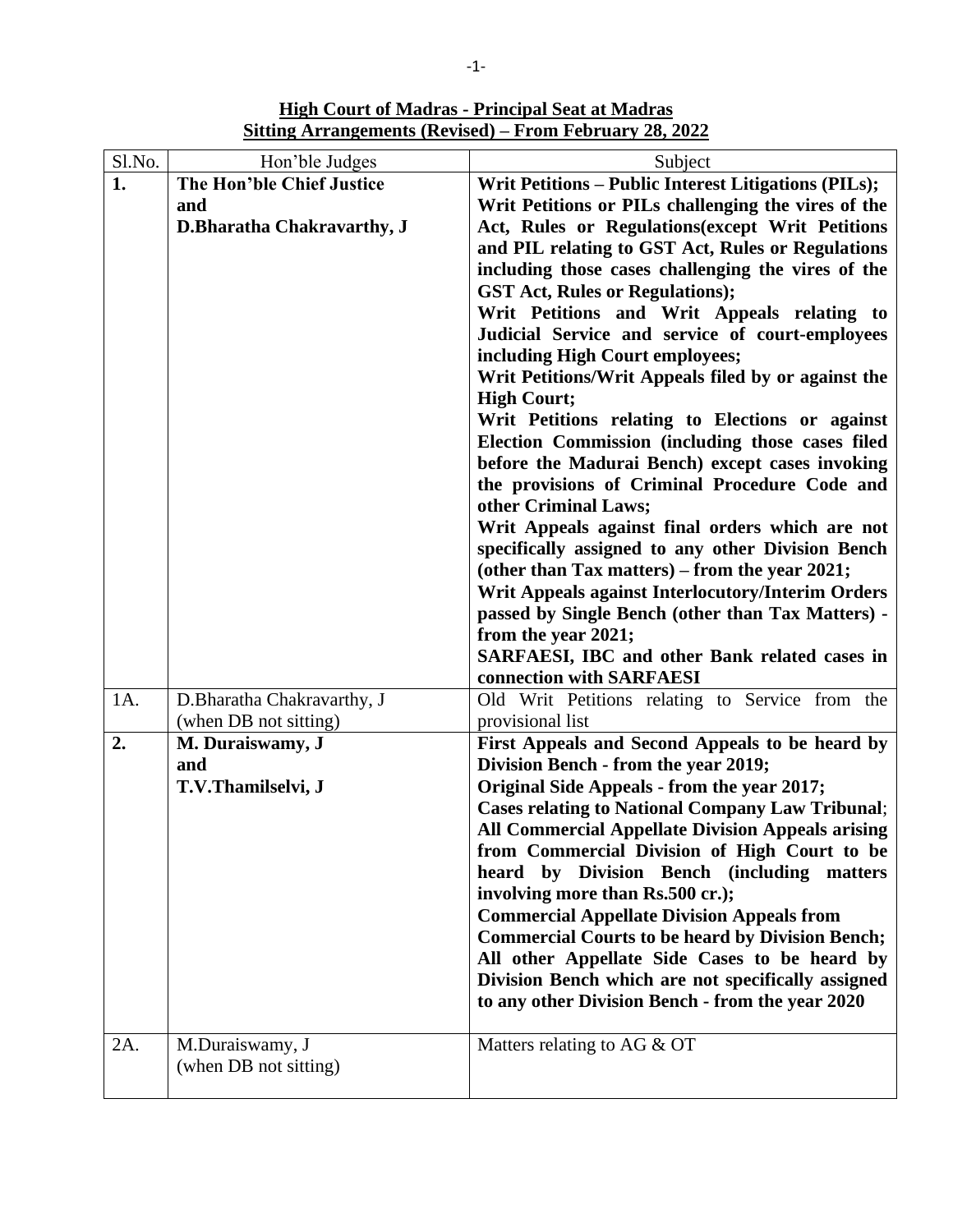| 2B.              | T.V.Thamilselvi, J            | Old Criminal Revision Cases from the provisional list    |
|------------------|-------------------------------|----------------------------------------------------------|
|                  | (when DB not sitting)         |                                                          |
| 3.               | T.Raja, J                     | Writ Appeals against final orders which are not          |
|                  | and                           | specifically assigned to any other Division Bench        |
|                  | Sathi Kumar Sukumara Kurup, J | (other than Tax matters) – up to the year $2020$ ;       |
|                  |                               | Writ Petitions to be heard by Division Bench which       |
|                  |                               | are not specifically assigned to any other Division      |
|                  |                               | Bench;                                                   |
|                  |                               | <b>Writ Appeals against Interlocutory/Interim Orders</b> |
|                  |                               | passed by Single Bench (other than Tax Matters)          |
|                  |                               | - up to the year 2020                                    |
| 3A.              | T.Raja, J                     | Old Writ Petitions relating to General Miscellaneous     |
|                  | (when DB not sitting)         | from the provisional list                                |
| 3B.              | Sathi Kumar Sukumara Kurup, J | Old Civil Revision Petitions from the provisional list   |
|                  | (when DB not sitting)         |                                                          |
| $\overline{4}$ . | P.N.Prakash, J                | Habeas Corpus Petitions;                                 |
|                  | and                           | All Criminal Appeals and other Criminal Cases to be      |
|                  | A.A.Nakkiran, J               | heard by Division Bench (including crime against         |
|                  |                               | women and children);                                     |
|                  |                               | Criminal Contempt and Appeals relating to orders in      |
|                  |                               | Contempt Proceedings;                                    |
|                  |                               | All Division Bench matters, including Criminal           |
|                  |                               | Appeals and Writ Petitions, relating to criminal cases   |
|                  |                               | involving the sitting or former M.Ps and M.L.As          |
|                  |                               | (including those cases filed before the Madurai Bench)   |
| 4A.              | P.N.Prakash, J                | Criminal<br>Original<br>Petitions<br>Old<br>(under       |
|                  | (when DB not sitting)         | Section 482 Cr.P.C.) from the provisional list           |
| 4B.              | A.A.Nakkiran, J               | Old Criminal Appeals from the provisional list           |
|                  | (when DB not sitting)         |                                                          |
| 5.               | K.Kalyanasundaram, J          | First Appeals and Second Appeals to be heard by          |
|                  | and                           | Division Bench - up to the year 2018;                    |
|                  | V.Sivagnanam, J               | Original Side Appeals - up to the year 2016;             |
|                  |                               | All other Appellate Side Cases to be heard by Division   |
|                  |                               | Bench which are not specifically assigned to any other   |
|                  |                               | Division Bench - up to the year 2019;                    |
|                  |                               | Civil Miscellaneous Appeals arising from Family          |
|                  |                               | Courts;                                                  |
|                  |                               | Civil Miscellaneous Appeals arising from M.A.C.T.        |
| 5A.              | K.Kalyanasundaram, J          | Old Writ Petitions relating to Education, Cinema and     |
|                  | (when DB not sitting)         | Electricity from the provisional list                    |
| 5B.              | V.Sivagnanam, J               | Old Criminal Appeals from the provisional list           |
|                  | (when DB not sitting)         |                                                          |
| 6.               | S. Vaidyanathan, J            | Writ Appeals relating to Service against Final Orders    |
|                  | and                           | passed by Single Bench;                                  |
|                  | Mohammed Shaffiq, J           | Appeals/Writ Petitions/Civil Revision Petitions arising  |
|                  |                               | from the orders of Central Administrative Tribunal       |
|                  |                               |                                                          |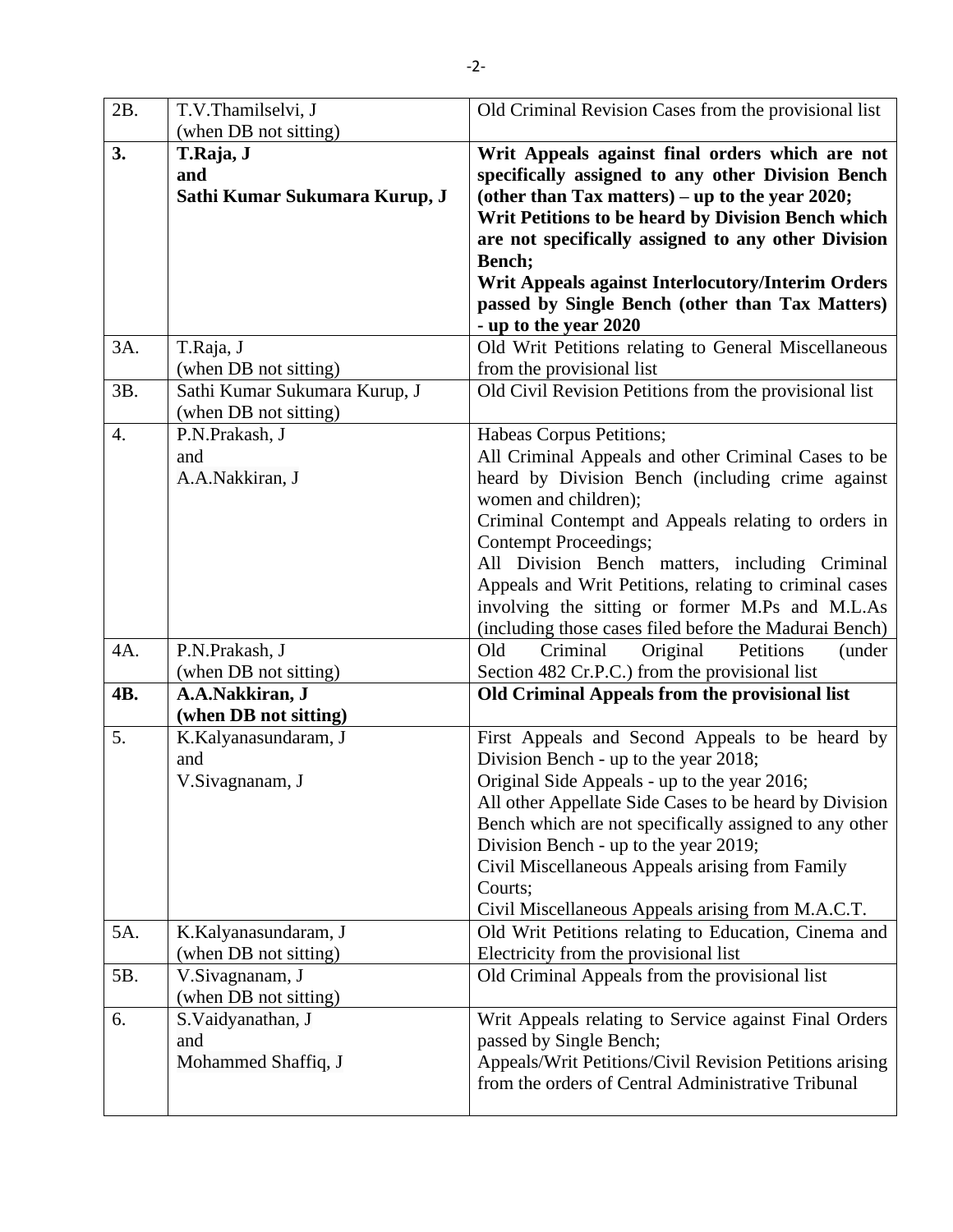| 6A.       | S.Vaidyanathan, J                                                                               | <b>Old Writ Petitions relating to Municipalities,</b>                                                                                                                                                                                                                                                                                                                                                                                                                                        |
|-----------|-------------------------------------------------------------------------------------------------|----------------------------------------------------------------------------------------------------------------------------------------------------------------------------------------------------------------------------------------------------------------------------------------------------------------------------------------------------------------------------------------------------------------------------------------------------------------------------------------------|
|           | (when DB not sitting)                                                                           | Panchayats, Local Bodies from the provisional list                                                                                                                                                                                                                                                                                                                                                                                                                                           |
| 6B.       | <b>Mohammed Shaffiq, J</b><br>(when DB not sitting)                                             | Old First Appeals from the provisional list                                                                                                                                                                                                                                                                                                                                                                                                                                                  |
| 7.<br>7A. | R.Mahadevan, J<br>and<br>J.Sathya Narayana Prasad, J<br>R.Mahadevan, J<br>(when DB not sitting) | Tax Cases arising from Direct Tax Laws (like Income<br>Tax Act, Wealth Tax Act);<br>Tax cases arising from Indirect Tax Laws (including<br>Customs, Central Excise, GST, Sales Tax etc.);<br>Special Tribunal Appeals;<br>Writ Petitions and PIL relating to GST Act, Rules or<br>Regulations including those cases challenging the<br>vires of the GST Act, Rules or Regulations<br>Old Writ Petitions relating to Co-operative Societies,<br>Motor Vehicle, Forest and Industries from the |
| 7B.       | J.Sathya Narayana Prasad, J<br>(when DB not sitting)                                            | provisional list<br>Old Civil Revision Petitions from the provisional list                                                                                                                                                                                                                                                                                                                                                                                                                   |
| 8.        | V.M.Velumani, J                                                                                 | Writ Petitions relating to Industries, Panchayats,<br>Co-operative Societies, Forest and Motor Vehicle;<br>Writ Petitions relating to H.R. & C.E and Wakf                                                                                                                                                                                                                                                                                                                                    |
| 9.        | V.Bharathidasan, J                                                                              | Writ Petitions relating to General Miscellaneous,<br>Freedom<br>Fighters Pension<br>Scheme,<br>Cinema,<br>Electricity, RTI, Education, Mines and Minerals and<br>Agriculture Produce Market (APM) - from the year<br>2016 to 2018                                                                                                                                                                                                                                                            |
| 10.       | D.Krishnakumar, J                                                                               | Writ Petitions relating to Labour and Service - from<br>the year 2020                                                                                                                                                                                                                                                                                                                                                                                                                        |
| 11.       | S.S.Sundar, J                                                                                   | Second Appeals – from the year 2017                                                                                                                                                                                                                                                                                                                                                                                                                                                          |
| 12.       | V. Parthiban, J                                                                                 | Writ Petitions relating to Labour and Service - from<br>the year $2014$ to $2016$                                                                                                                                                                                                                                                                                                                                                                                                            |
| 13.       | M.Govindaraj, J                                                                                 | Writ Petitions relating to General Miscellaneous,<br>Freedom<br><b>Fighters</b><br>Pension<br>Scheme,<br>Cinema,<br>Electricity, RTI, Education, Mines and Minerals and<br>Agriculture Produce Market (APM) - up to the year<br>2015                                                                                                                                                                                                                                                         |
| 14.       | M.Sundar, J                                                                                     | All Petitions / Applications invoking Arbitration and<br>Conciliation Act, 1996 / Arbitration Act, 1940 relating<br>Division; Insolvency Petitions;<br>Commercial<br>to<br>Company Petitions and Company Appeals                                                                                                                                                                                                                                                                             |
| 15.       | R.Suresh Kumar, J                                                                               | Writ Petitions relating to Tax matters (including<br>Income Tax, Sales Tax, Motor Vehicles Tax),<br>Customs and Central Excise, Prohibition and State<br>Excise                                                                                                                                                                                                                                                                                                                              |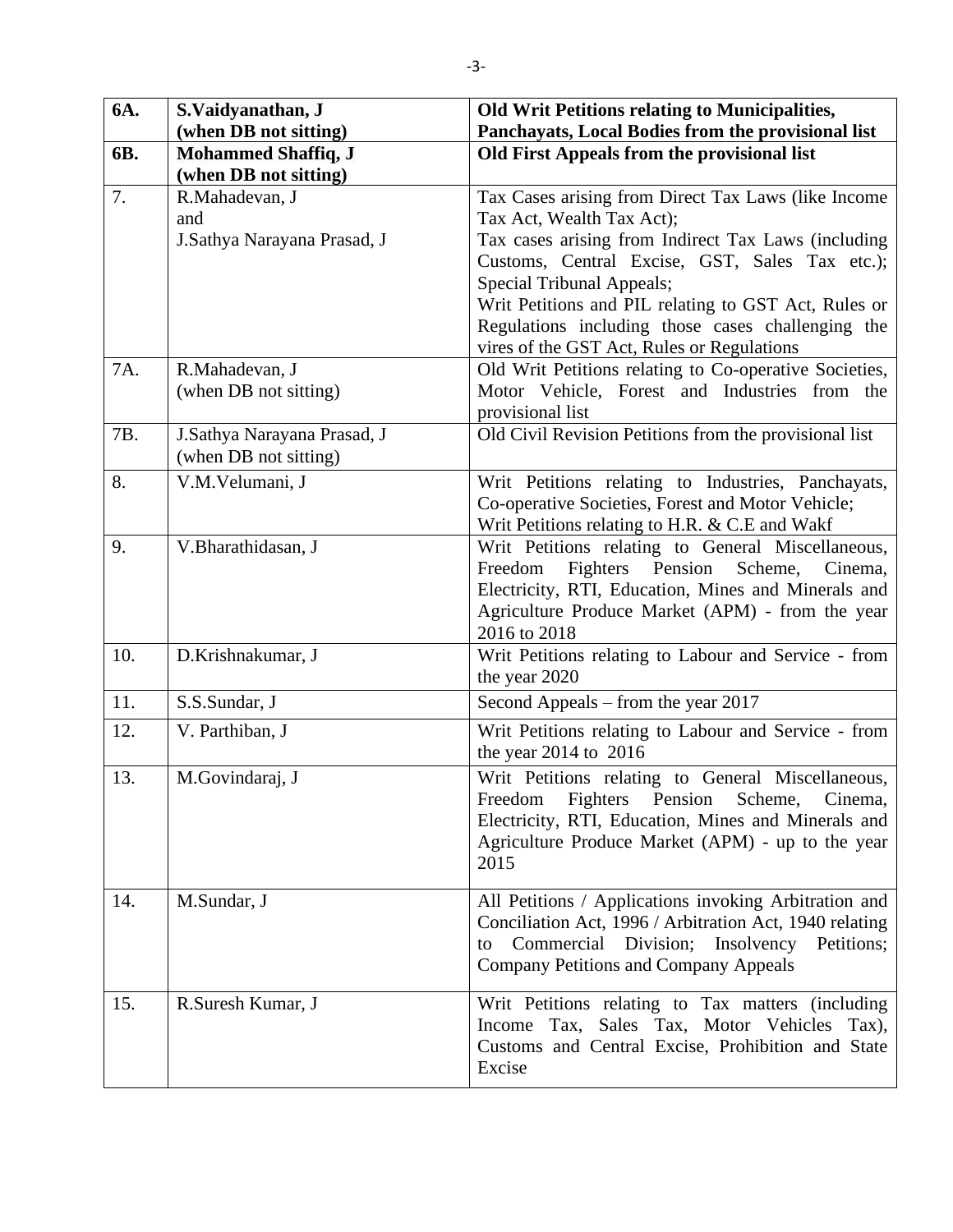| 16. | J.Nisha Banu, J      | Revision Petitions, Transfer Civil Misc.<br>Civil<br>Petitions, Civil Misc. Second Appeals and Civil Misc.<br>Appeals - up to the year 2016                                                                                                                                                                                                                                                             |
|-----|----------------------|---------------------------------------------------------------------------------------------------------------------------------------------------------------------------------------------------------------------------------------------------------------------------------------------------------------------------------------------------------------------------------------------------------|
| 17. | M.S.Ramesh, J        | Writ Petitions relating to Labour and Service - up to<br>the year 2013                                                                                                                                                                                                                                                                                                                                  |
| 18. | Dr.Anita Sumanth, J  | Writ Petitions relating to General Miscellaneous,<br>Pension<br>Freedom<br><b>Fighters</b><br>Scheme,<br>Cinema,<br>Electricity, RTI, Education, Mines and Minerals and<br>Agriculture Produce Market (APM) - from the year<br>2019;<br>Writ Petitions relating to Municipalities and Local<br><b>Bodies</b>                                                                                            |
| 19. | P.Velmurugan, J      | Civil Suits including undefended suits and framing of<br>issues and connected Interlocutory Applications<br>(except Commercial Division Cases) - from the year<br>2018;<br>Admiralty cases;<br>All Petitions/Applications invoking Arbitration and<br>Conciliation Act, 1996 / Arbitration Act, 1940 except<br><b>Commercial Division Cases;</b><br>Original Petitions (other than Arbitration Matters) |
| 20. | Dr.G.Jayachandran, J | Criminal Original Petitions - Anticipatory Bail<br>and Bail;<br><b>Petitions</b><br>for<br>cancellation,<br><b>Relaxation</b><br><b>or</b><br><b>Modification of Bail and Anticipatory Bail;</b><br>concerning<br>All<br>other<br><b>Petitions</b><br>Bail<br>and<br><b>Anticipatory Bail;</b>                                                                                                          |
|     |                      | <b>Criminal Original Petitions (under Sections 407</b><br>and 482 Cr.P.C.), Writ Petitions $(Cr.P.C.) - of the$                                                                                                                                                                                                                                                                                         |
| 21. | C.V.Karthikeyan, J   | year 2019<br>First Appeals – from the year 2017;<br>Civil Revision Petitions,<br>Transfer<br>Civil<br>Misc.<br>Petitions, Civil Misc. Second Appeals and Civil Misc.<br>Appeals $-$ of the years 2017 and 2018                                                                                                                                                                                          |
| 22. | N.Seshasayee, J      | Civil Revision Petitions - from the year 2019<br>Testamentary Original Suits and Original Matrimonial                                                                                                                                                                                                                                                                                                   |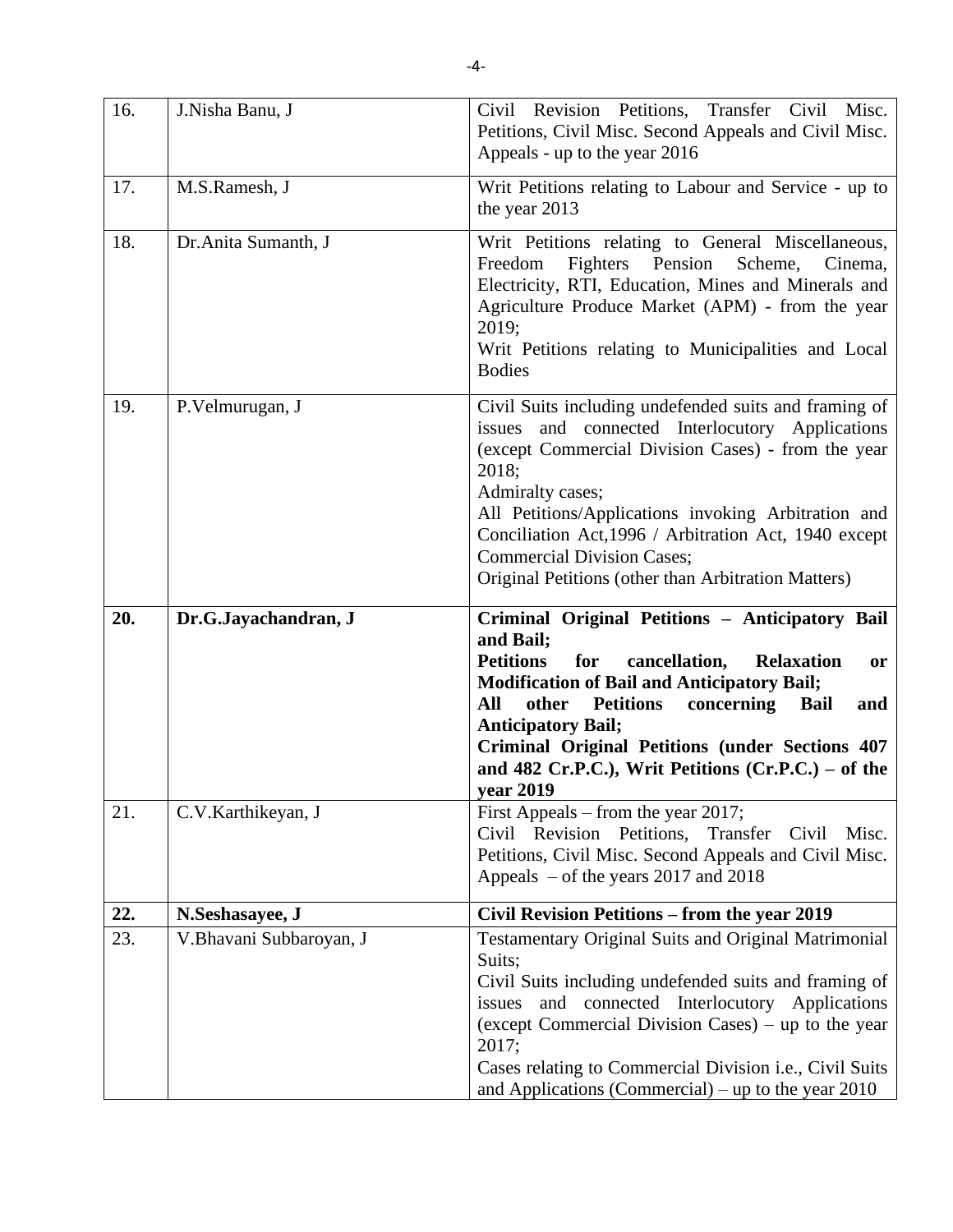| 24. | A.D.Jagadish Chandira, J    | Criminal Original Petitions (under Sections 407 and<br>482 Cr.P.C.), Writ Petitions (Cr.P.C.) – from the<br>year 2020;<br>All Single Bench matters including Criminal Appeals<br>and Writ Petitions relating to Criminal cases involving<br>the sitting or former M.Ps and M.L.As (including<br>those cases filed before the Madurai Bench) |
|-----|-----------------------------|---------------------------------------------------------------------------------------------------------------------------------------------------------------------------------------------------------------------------------------------------------------------------------------------------------------------------------------------|
| 25. | M.Dhandapani, J             | Writ Petitions relating to Land Reforms, Land<br>Tenancy, Urban Land Ceiling, Land Ceiling and Land<br>Acquisition and other Land Laws, including cases<br>relating to Patta and other issues relating to Land<br>Revenue and Registration                                                                                                  |
| 26. | P.D.Audikesavalu, J         | Writ petitions relating to Labour and Service - from<br>the year 2017 to 2019                                                                                                                                                                                                                                                               |
| 27. | R.Pongiappan, J             | Criminal Appeals (including appeals relating to<br>crime against women and children) and Criminal<br><b>Revisions – from the year 2019</b>                                                                                                                                                                                                  |
| 28. | R.Hemalatha, J              | Second Appeals – up to the year $2011$                                                                                                                                                                                                                                                                                                      |
| 29. | P.T.Asha, J                 | Transfer Civil Misc. Petitions, Civil Misc. Second<br>Appeals and Civil Misc. Appeals – from the year<br>2019                                                                                                                                                                                                                               |
| 30. | M.Nirmal Kumar, J           | Criminal Original Petitions (under Sections 407 and<br>482 Cr.P.C.), Writ Petitions (Cr.P.C.) – of the years<br>2017 and 2018;<br>Criminal Appeals (including appeals relating to crime<br>against women and children) and Criminal Revisions<br>$-$ up to the year 2018                                                                    |
| 31. | N.Anand Venkatesh, J        | Second Appeals – from the year 2012 to 2016                                                                                                                                                                                                                                                                                                 |
| 32. | Senthilkumar Ramamoorthy, J | Cases relating to Commercial Division <i>i.e.</i> , Civil Suits<br>and Applications (Commercial) – from the year $2011$ ;<br>Cases relating to Commercial Division having value<br>above Rs.500 Cr.                                                                                                                                         |
| 33. | G.Chandrasekharan, J        | C.B.I. and Prevention of Corruption Act Cases (except<br>Bail and Anticipatory Bail Applications);<br>Criminal Original Petitions (under Sections 407 and<br>482 Cr.P.C.), Writ Petitions (Cr.P.C.) – up to the year<br>2016                                                                                                                |
| 34. | S.Kannammal, J              | First Appeals – up to the year 2016                                                                                                                                                                                                                                                                                                         |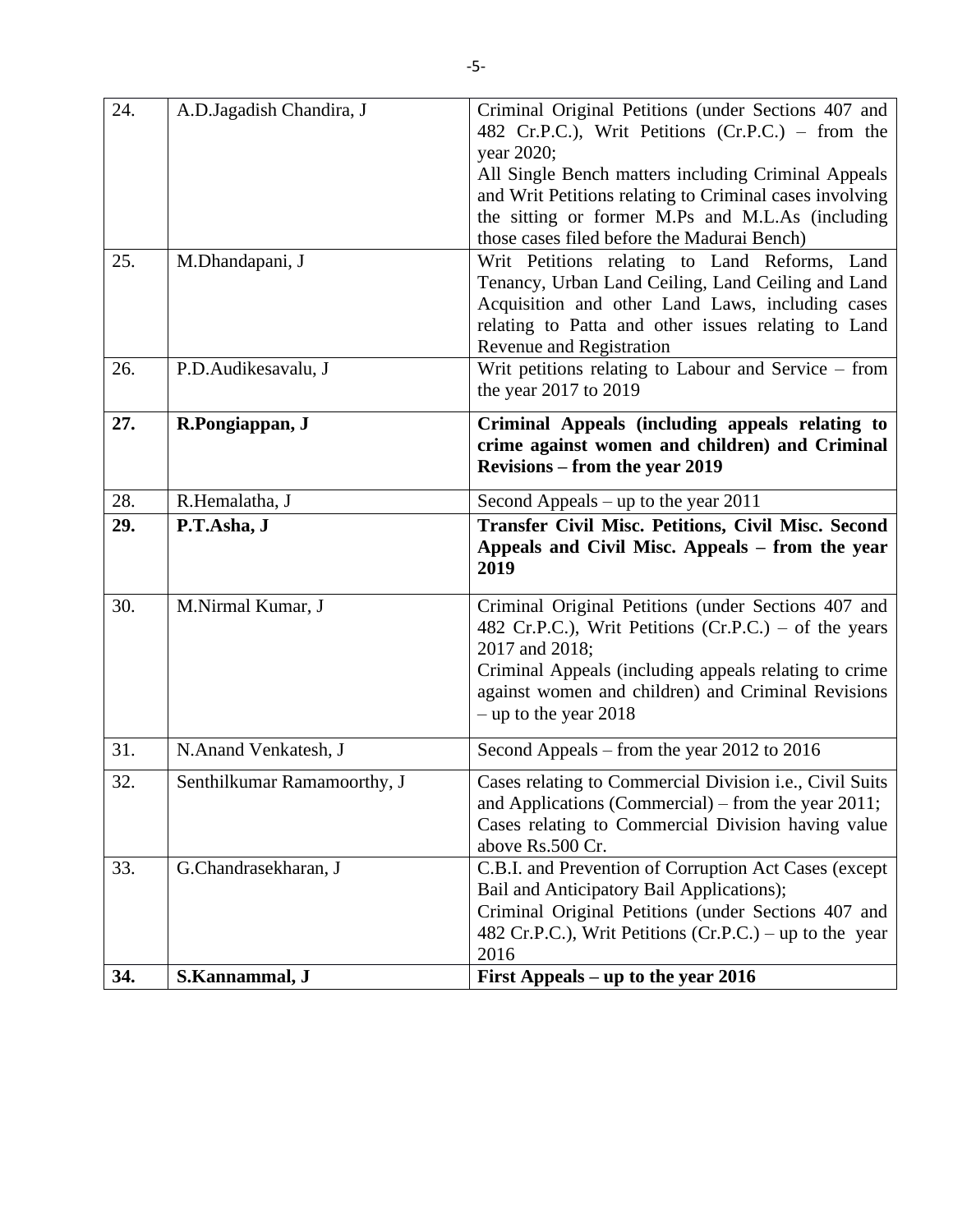## Note:

• Cases should be listed chronologically as per the date of filing, unless otherwise directed having regard to exceptional urgency.

• Cases relating to Senior Citizens, Crime against Women, Persons with Disability and Children shall be taken up on priority basis.

• Review Applications should be posted before the Judge/Judges whose order is sought to be reviewed.

Applications/Petitions for Review/Clarification/Modification of the orders or Speaking to the Minutes to the Orders passed by the Division Bench/Single Bench of which the Judge(s) is/are not available on account of elevation, transfer or retirement such matters shall be placed before the Division Bench or Single Bench having the provision to dispose of the main proceedings as per roster.

Applications/Petitions for Review/Clarification/Modification of the orders or Speaking to the Minutes to the Orders passed by the Division Bench of which the Senior Judge/Junior Judge is not available on account of elevation, transfer or retirement such matters shall be placed before the Division Bench consisting of the Junior Judge/Senior Judge of the former Division Bench.

Applications/Petitions for Review/Clarification/Modification of the orders or Speaking to the Minutes to the Orders passed by the Division Bench of which the Senior Judge is not available on account of elevation, transfer or retirement and the Junior Judge is sitting Single such matters be placed before the Division Bench consisting of Hon'ble Mr. Justice M.Duraiswamy and the Junior Judge of the former Division Bench.

• Civil Contempt Petitions/Applications shall be listed before Hon'ble Judge or Judges in respect of whose Judgments, Decree, Direction, Order, Writ or other process, the Contempt is alleged, for orders as to whether notice to be issued to the alleged Contemnor.

If the Judge or Judges concerned is/are not available in view of their sitting at Madurai/Madras or retirement or for any other reasons, such applications shall be posted before the learned Single Judge or before the Division Bench, as the case may be, according to the subject being dealt with.

If the Senior Judge/Junior Judge is not available on account of elevation, transfer or retirement such matters shall be placed before the Division Bench consisting of the Junior Judge/ Senior Judge of the former Division Bench.

If the Senior Judge is not available on account of elevation, transfer or retirement and the Junior Judge is sitting Single such matters be placed before the Division Bench consisting of Hon'ble Mr. Justice P.N.Prakash and the Junior Judge of the former Division Bench.

• All Bails and Anticipatory Bails which are part heard or Reserved for orders shall be placed before the Roster Bench, upon change of Roster.